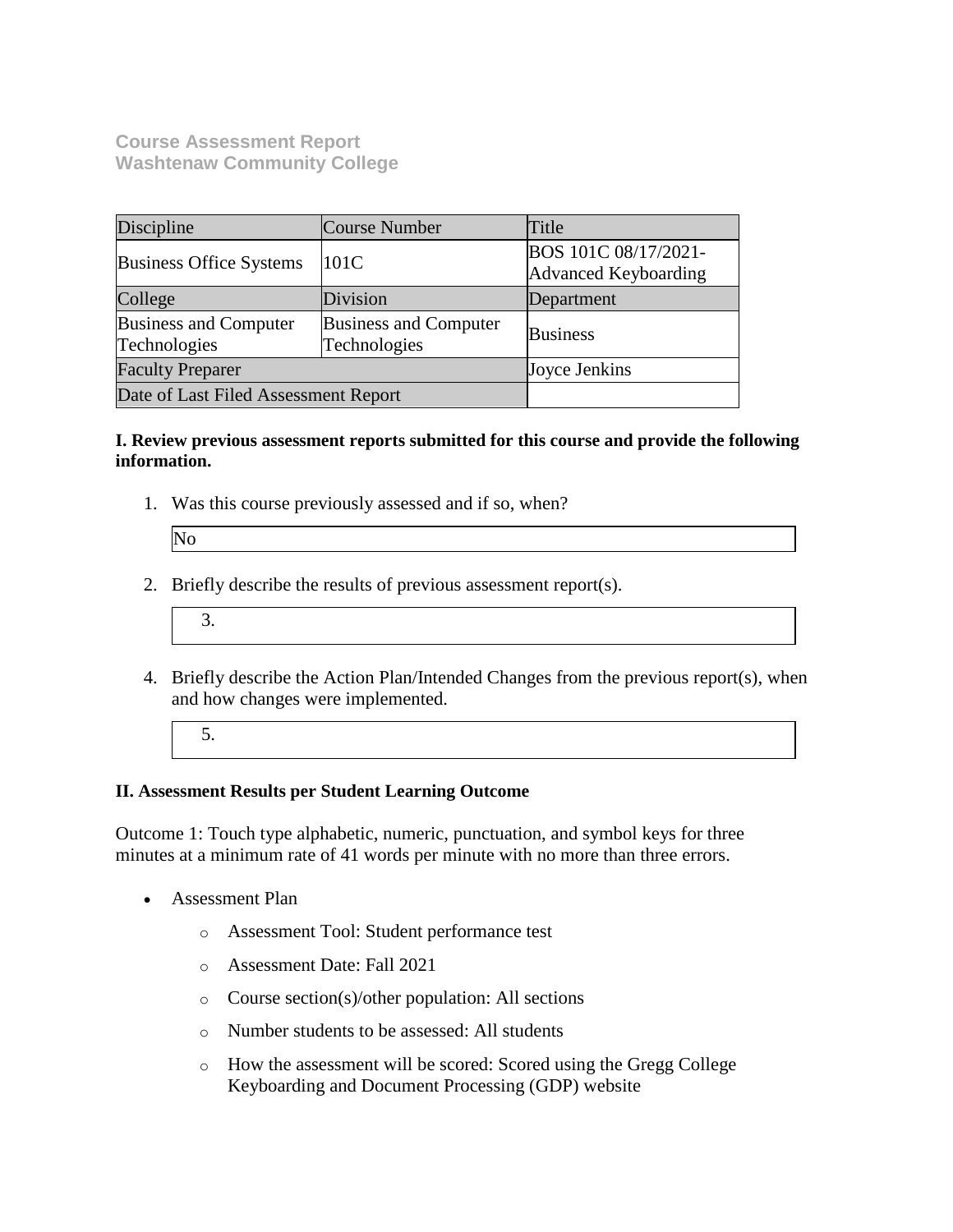- $\circ$  Standard of success to be used for this assessment: 70% of students will type 41.00 wpm or higher upon completion of the course.
- o Who will score and analyze the data: Departmental faculty
- 1. Indicate the Semester(s) and year(s) assessment data were collected for this report.

| rall (indicate years below) below) | Winter (indicate years) | SP/SU (indicate years)<br>below) |
|------------------------------------|-------------------------|----------------------------------|
|                                    |                         | 2021                             |

2. Provide assessment sample size data in the table below.

| # of students enrolled | # of students assessed |
|------------------------|------------------------|
|                        | D4                     |

3. If the number of students assessed differs from the number of students enrolled, please explain why all enrolled students were not assessed, e.g. absence, withdrawal, or did not complete activity.

During the Fall 2020, Winter 2021, and Spring/Summer 2021 semesters, there were a total of 41 students enrolled in the BOS 101C course. Links to the enrollment data for Fall 2020 and Winter 2021 were not available in CurricUNET. A total of seven students were not assessed, due to withdrawal or failure to complete the required lessons and/or exams.

4. Describe how students from all populations (day students on campus, DL, MM, evening, extension center sites, etc.) were included in the assessment based on your selection criteria.

Students enrolled in all online sections during the Fall 2020, Winter 2021, and Spring/Summer 2021 semesters were included within the assessment. No other course modes were offered during these semesters.

5. Describe the process used to assess this outcome. Include a brief description of this tool and how it was scored.

Although seven exams were provided to the students, the average of the top three exams completed on the Gregg College Keyboarding and Document Processing (GDP) website were used to calculate the typing wpm.

Students were required to complete three timed keyboarding exams, for three minutes each, with a maximum of three mistakes allowed. For exams not within the 3-error limit, 2 wpm (words per minute) were subtracted for each error over the maximum number of errors allowed.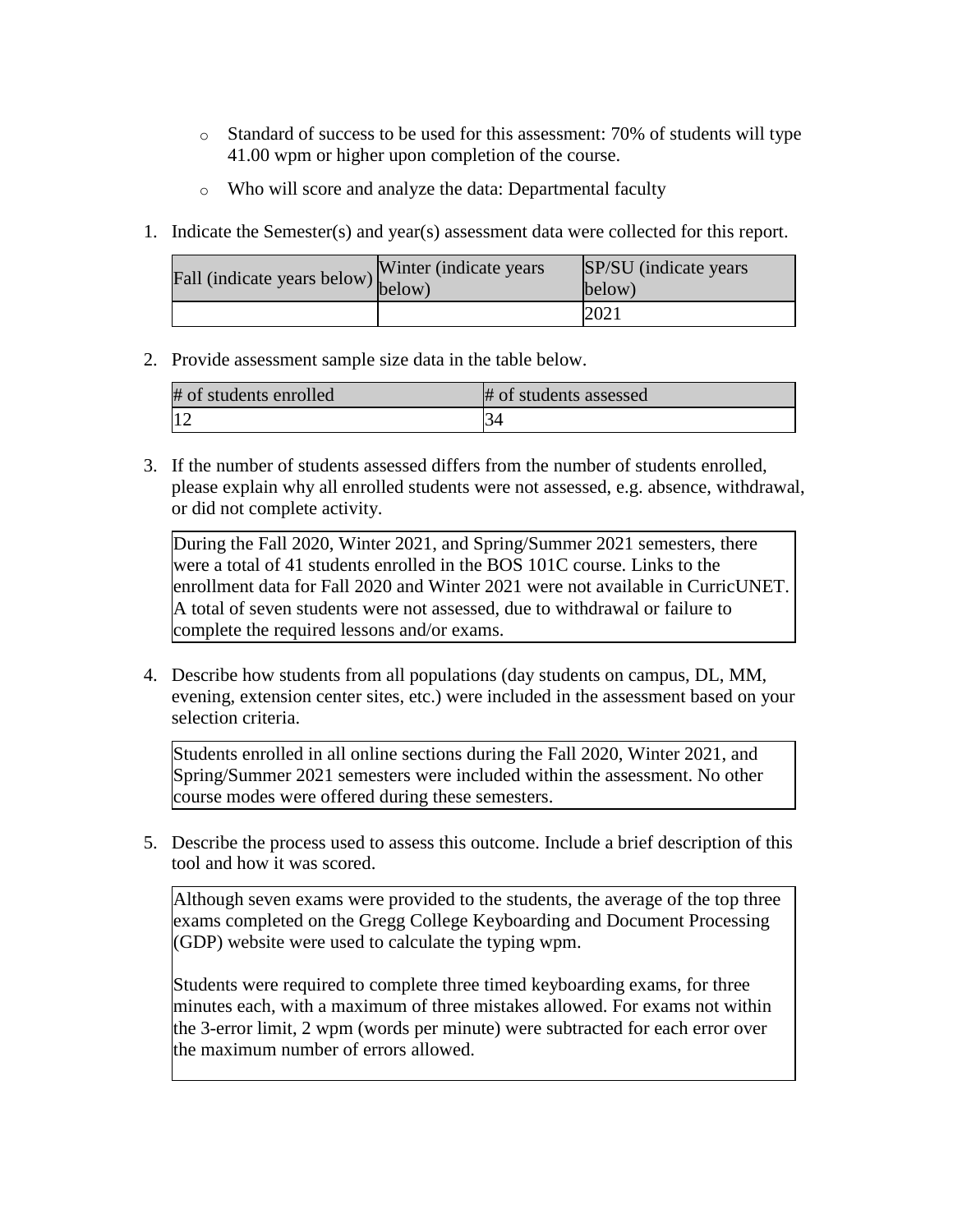6. Briefly describe assessment results based on data collected for this outcome and tool during the course assessment. Discuss the extent to which students achieved this learning outcome and indicate whether the standard of success was met for this outcome and tool.

Met Standard of Success: Yes

70.59% (24/34) of students achieved a typing score of 41.00 wpm or higher.

7. Based on your interpretation of the assessment results, describe the areas of strength in student achievement of this learning outcome.

70.59% of all students assessed met the minimum typing speed, as noted in Student Outcome 1.

8. Based on your analysis of student performance, discuss the areas in which student achievement of this learning outcome could be improved. If student met standard of success, you may wish to identify your plans for continuous improvement.

The Gregg College Keyboarding & Document Processing website includes supplemental MAP+ Alphabet exercises, which can be used for intensive practice on various keyboard elements (alphabet keys, number keys, and symbol keys). Students will be encouraged to complete these MAP+ exercises to improve typing speed and/or accuracy.

## **III. Course Summary and Intended Changes Based on Assessment Results**

1. Based on the previous report's Intended Change(s) identified in Section I above, please discuss how effective the changes were in improving student learning.

N/A

2. Describe your overall impression of how this course is meeting the needs of students. Did the assessment process bring to light anything about student achievement of learning outcomes that surprised you?

I believe the course is meeting the needs of students. However, I would like to track how many students not meeting the course standards completed the Level A and B courses, prior to enrolling in Level C. Currently, the majority of students with previous typing skills or those required to complete BOS 101C bypass Levels A and B.

3. Describe when and how this information, including the action plan, was or will be shared with Departmental Faculty.